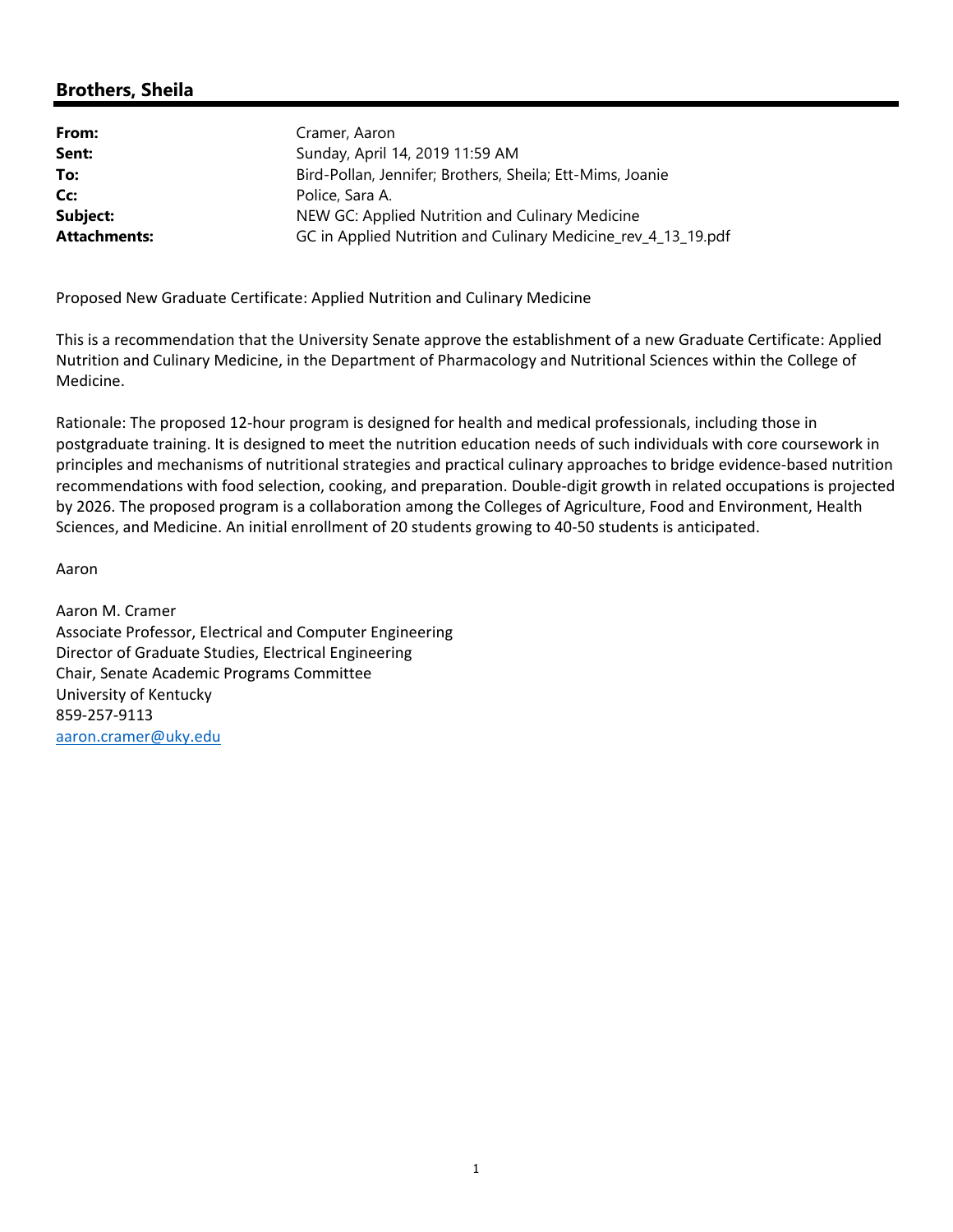*Certificate Description. A graduate certificate shall have a clear and focused academic topic or competency as its subject, meet a clearly defined educational need of a constituency group, such as required continuing-education or accreditation for a particular profession, respond to a specific state mandate or provide a basic competency in an emerging (preferably interdisciplinary) topic. Certificates are minimally nine graduate credit hours but typically no more than 15.* 

*Approval process. Once approved at the college level, your college will send the proposal to the appropriate Senate*  academic council (possibly HCCC and/or UC) for review and approval. Once approved at the academic council level, the *academic council will send your proposal to the Senate Council office for additional review via a committee and then to the SC and University Senate. (The contact person listed on the form will be informed when the proposal has been sent to committee and other times as appropriate.) The last step in the process is Senate approval; upon Senate approval, students can enroll in the new certificate.*

*By default, graduate certificates shall be approved for a period of six (6) years. Re-approvals are also for six years.*

| <b>1. GENERAL INFORMATION</b> |                                                                                                                                                           |  |  |  |  |  |
|-------------------------------|-----------------------------------------------------------------------------------------------------------------------------------------------------------|--|--|--|--|--|
| 1a                            | Home college: Medicine                                                                                                                                    |  |  |  |  |  |
|                               |                                                                                                                                                           |  |  |  |  |  |
| 1 <sub>b</sub>                | Home educational unit (department, school, college <sup>1</sup> ): Department of Pharmacology and Nutritional Sciences                                    |  |  |  |  |  |
|                               |                                                                                                                                                           |  |  |  |  |  |
| 1 <sub>c</sub>                | Office of Strategic Planning and Institutional Effectiveness (OSPIE) (Please contact OSPIE (OSPIE@L.uky.edu)<br>for help with questions in this section.) |  |  |  |  |  |
|                               | Date of contact with OSPIE: 12/10/2018                                                                                                                    |  |  |  |  |  |
|                               |                                                                                                                                                           |  |  |  |  |  |
|                               | $\boxtimes$ Appended to the end of this form is a PDF of the reply from OSPIE.                                                                            |  |  |  |  |  |
|                               |                                                                                                                                                           |  |  |  |  |  |
|                               | $\boxtimes$ Appended to the end of this form is a letter(s) of administrative feasibility from the                                                        |  |  |  |  |  |
|                               | dean(s) of the college(s) offering the certificate.                                                                                                       |  |  |  |  |  |
|                               |                                                                                                                                                           |  |  |  |  |  |
|                               | CIP Code (confirmed by OSPIE): 30.1901                                                                                                                    |  |  |  |  |  |
|                               |                                                                                                                                                           |  |  |  |  |  |
| 1 <sub>d</sub>                | Proposed certificate name: Graduate Certificate in Applied Nutrition and Culinary Medicine                                                                |  |  |  |  |  |
|                               |                                                                                                                                                           |  |  |  |  |  |
| 1e                            | Specific Date <sup>2</sup> : Fall 2019<br>$\boxtimes$<br>Requested effective date:<br>Fall semester following approval.<br>OR                             |  |  |  |  |  |
|                               |                                                                                                                                                           |  |  |  |  |  |
| 1 <sub>f</sub>                | Contact person name: Sara Police<br>Phone: 859-218-1741<br>Email: sara.police@uky.edu                                                                     |  |  |  |  |  |
|                               |                                                                                                                                                           |  |  |  |  |  |
| 2. OVERVIEW                   |                                                                                                                                                           |  |  |  |  |  |
| 2a                            | Provide a brief description of the proposed new graduate certificate. (300 word limit)                                                                    |  |  |  |  |  |
|                               | The Graduate Certificate in Applied Nutrition and Culinary Medicine is an online, 12-credit program designed                                              |  |  |  |  |  |
|                               | for health and medical professionals – physicians, nurses, physician assistants, physical therapists, as well as                                          |  |  |  |  |  |
|                               | medical professionals in postgraduate training, including residents and fellows. Post baccalaureate students                                              |  |  |  |  |  |
|                               | interested in graduate nutrition education that meet the prerequisite requirements may also be considered for                                             |  |  |  |  |  |
|                               | admission.<br>The curriculum of Graduate Certificate in Applied Nutrition and Culinary Medicine is designed to meet the                                   |  |  |  |  |  |
|                               | nutrition education needs of health professionals within and beyond the Commonwealth. Core coursework                                                     |  |  |  |  |  |
|                               |                                                                                                                                                           |  |  |  |  |  |

 $1$  Only cross-disciplinary graduate certificates may be homed at the college level.

<sup>&</sup>lt;sup>2</sup> Certificates are typically made effective for the semester following approval. No program will be made effective unless all approvals, up through and including University Senate approval, are received.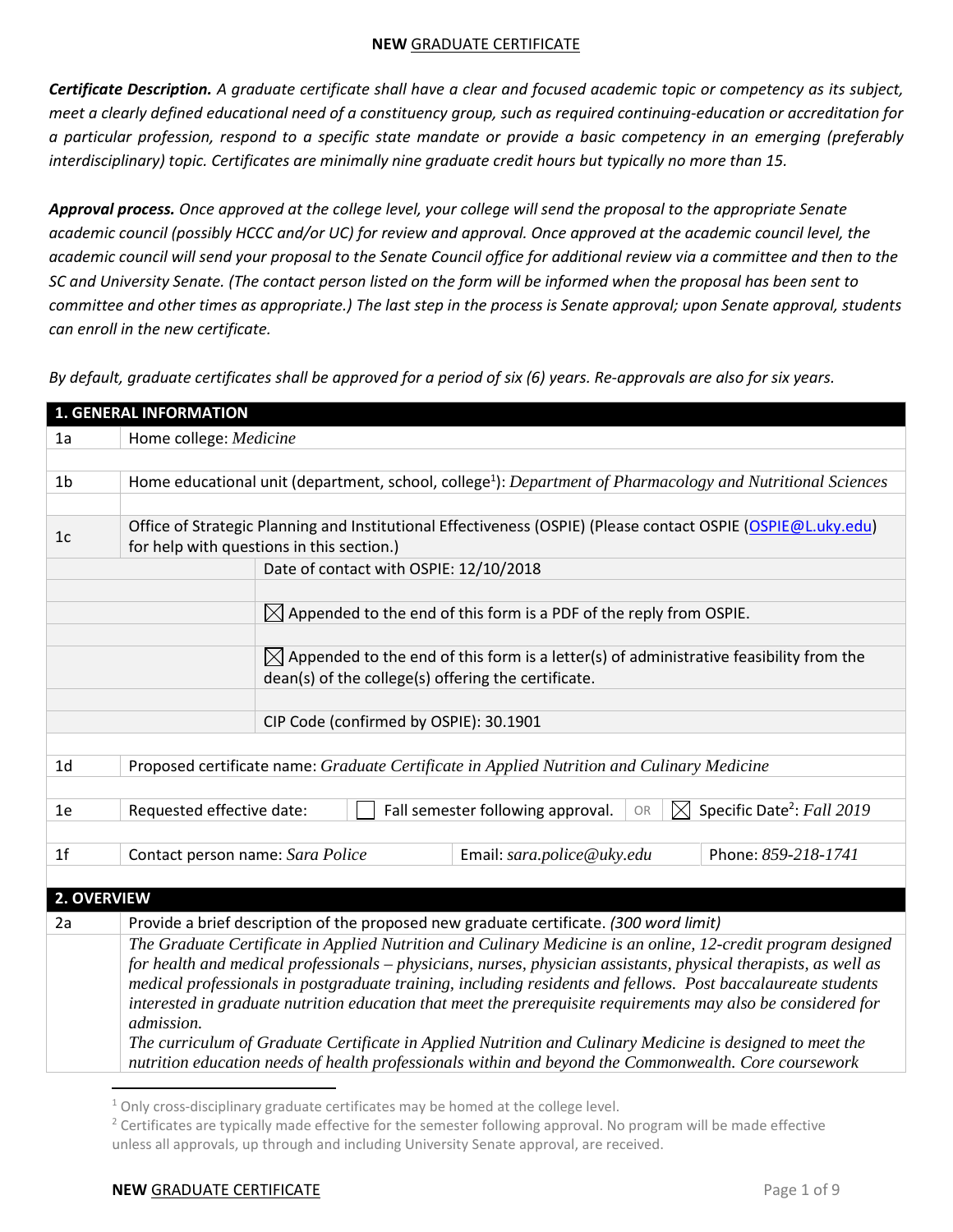|                | explores the basic principles and underlying mechanisms of nutritional strategies for the healthy and diseased<br>patient, as well as practical culinary approaches to bridge evidence-based nutrition recommendations with<br>food selection, cooking and preparation. Elective courses offer supplemental skills to enhance any health<br>professionals' toolkit, such as applicable and current information on dietary supplements, social marketing for<br>behavior change, and community programming. All courses utilize the latest research and are offered in an<br>interactive, inclusive e-learning environment.<br>Flexibility of an online program permits students to complete the program at their own pace. Certificate<br>holders will be better equipped to support the nutrition education needs of their patients and clients, and to<br>understand the role of Registered Dietitian Nutritionists as part of a healthcare team. |  |  |  |  |
|----------------|-----------------------------------------------------------------------------------------------------------------------------------------------------------------------------------------------------------------------------------------------------------------------------------------------------------------------------------------------------------------------------------------------------------------------------------------------------------------------------------------------------------------------------------------------------------------------------------------------------------------------------------------------------------------------------------------------------------------------------------------------------------------------------------------------------------------------------------------------------------------------------------------------------------------------------------------------------|--|--|--|--|
| 2 <sub>b</sub> | This proposed graduate certificate (check all that apply):                                                                                                                                                                                                                                                                                                                                                                                                                                                                                                                                                                                                                                                                                                                                                                                                                                                                                          |  |  |  |  |
|                | $\boxtimes$ Has a clear and focused academic competency as its subject.                                                                                                                                                                                                                                                                                                                                                                                                                                                                                                                                                                                                                                                                                                                                                                                                                                                                             |  |  |  |  |
|                | Meets a clearly defined educational need of a constituency group (e.g. continuing education or licensing)                                                                                                                                                                                                                                                                                                                                                                                                                                                                                                                                                                                                                                                                                                                                                                                                                                           |  |  |  |  |
|                | Responds to a specific state mandate.                                                                                                                                                                                                                                                                                                                                                                                                                                                                                                                                                                                                                                                                                                                                                                                                                                                                                                               |  |  |  |  |
|                | $\boxtimes$ Provides a basic competency in an emerging, preferably interdisciplinary, topic.                                                                                                                                                                                                                                                                                                                                                                                                                                                                                                                                                                                                                                                                                                                                                                                                                                                        |  |  |  |  |
|                |                                                                                                                                                                                                                                                                                                                                                                                                                                                                                                                                                                                                                                                                                                                                                                                                                                                                                                                                                     |  |  |  |  |
| 2c             | No $\boxtimes$<br>Affiliation. Is the graduate certificate affiliated with a degree program? (related to 3c)<br>Yes<br>If "yes," include a brief statement of how it will complement the program. If "no," incorporate a statement as<br>to how it will provide an opportunity for a student to gain knowledge or skills not already available at UK. (300                                                                                                                                                                                                                                                                                                                                                                                                                                                                                                                                                                                          |  |  |  |  |
|                | word limit)<br>Completion of this proposed graduate certificate is not a degree requirement for any of the participating<br>programs nor is it required for professional certification or state licensure. This proposed certificate program<br>will complement educational, clinical and outreach experiences for students that are interested in enhanced<br>nutrition education for appropriate application within the scope of their profession and current position, while<br>recognizing the prominent role of the registered dietitian and state licensure laws that govern nutrition<br>practice.                                                                                                                                                                                                                                                                                                                                           |  |  |  |  |
|                |                                                                                                                                                                                                                                                                                                                                                                                                                                                                                                                                                                                                                                                                                                                                                                                                                                                                                                                                                     |  |  |  |  |
| 2d             | No $\boxtimes$<br>Duplication. Are there similar regional or national offerings?<br>Yes                                                                                                                                                                                                                                                                                                                                                                                                                                                                                                                                                                                                                                                                                                                                                                                                                                                             |  |  |  |  |
|                | If "Yes," explain how the proposed certificate will or will not compete with similar regional or national<br>offerings.                                                                                                                                                                                                                                                                                                                                                                                                                                                                                                                                                                                                                                                                                                                                                                                                                             |  |  |  |  |
|                |                                                                                                                                                                                                                                                                                                                                                                                                                                                                                                                                                                                                                                                                                                                                                                                                                                                                                                                                                     |  |  |  |  |
| 2e             | Rationale and Demand. State the rationale for the new graduate certificate and explain the need for it (e.g.<br>market demand, student requests, state mandate, interdisciplinary topic). (400 word limit)                                                                                                                                                                                                                                                                                                                                                                                                                                                                                                                                                                                                                                                                                                                                          |  |  |  |  |
|                | Promising market projections.<br>According to the US Department of Labor, Bureau of Labor Statistics Website, the market for ongoing graduate<br>nutrition education – including graduate education related to health and medical topics – is poised for<br>increases through 2026. For example, careers related to Medical & Health Service Managers, Health<br>Specialties (postsecondary) and Dietitians & Nutritionists are projected to increase 20, 26 and 15 percent by<br>2026, respectively. These projections are considered "much faster than average".                                                                                                                                                                                                                                                                                                                                                                                  |  |  |  |  |
|                | Meeting the need for increased nutrition education for health professionals.<br>Reports call for an increase in nutrition education for all healthcare professionals. A 2014 clinical research<br>study demonstrated striking gaps in nutrition training among cardiologists (Devries et al., 2017). According to<br>a 2018 review in The American Journal of Medicine, "empowering healthcare providers with the tools they<br>need in nutrition and lifestyle medicine could significantly combat CVD (cardiovascular disease) worldwide"<br>(Aggarwal et al., 2018). Currently, there are approximately 10 programs in the country that have adopted<br>programs such as Culinary Medicine to advance the practice of nutrition in medicine and other health                                                                                                                                                                                     |  |  |  |  |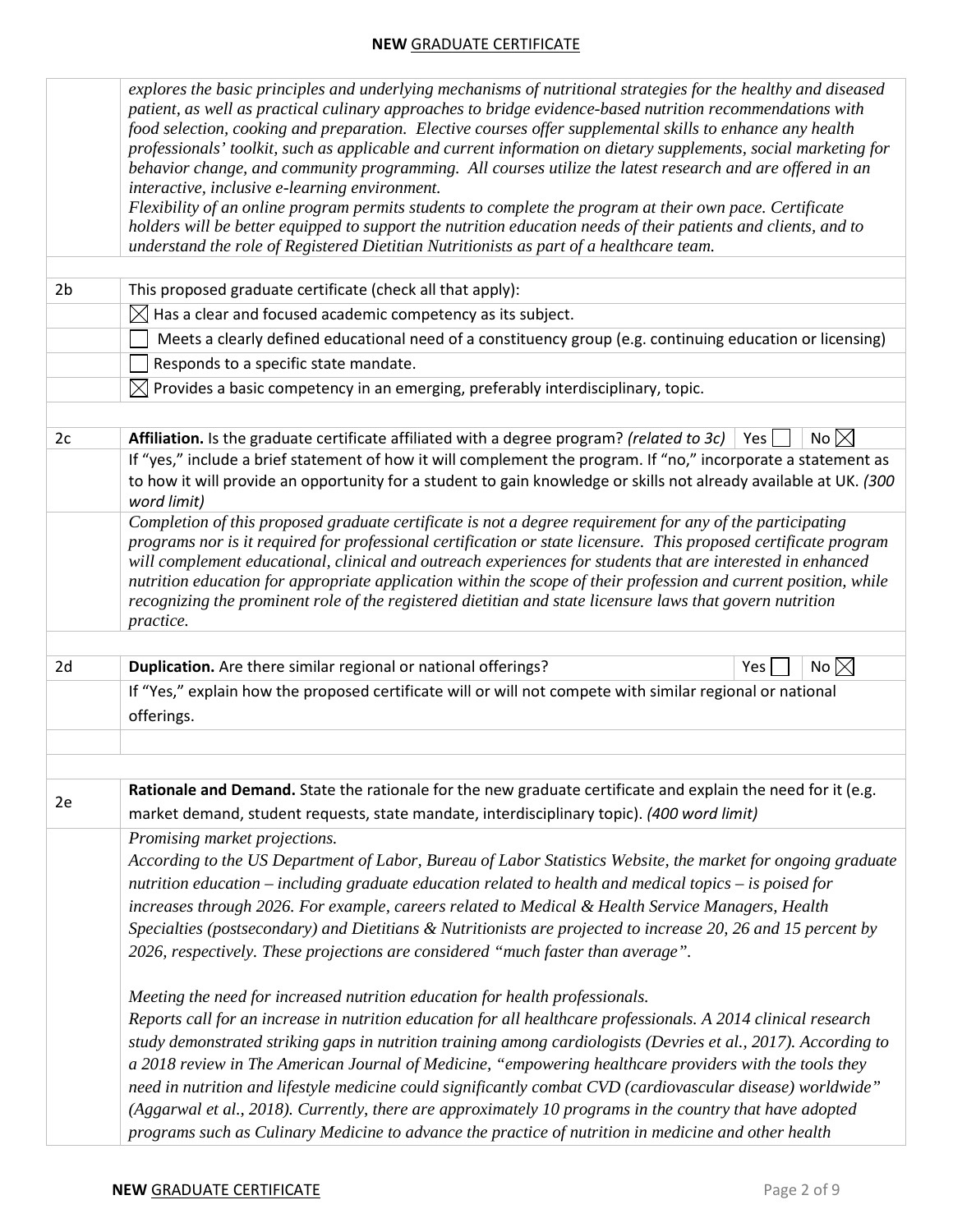|    | professions with Tulane being among the first (Polak et al., 2016). Further, a recent article in the New York |                                                                      |                                                                                                                   |                              |  |  |  |
|----|---------------------------------------------------------------------------------------------------------------|----------------------------------------------------------------------|-------------------------------------------------------------------------------------------------------------------|------------------------------|--|--|--|
|    | Times highlights the increasing need and demand for such programs and states that schools across the country, |                                                                      |                                                                                                                   |                              |  |  |  |
|    | including NYU and Stanford, to name a few, are heeding the call (Kalaichandran, 2018). Recommendations        |                                                                      |                                                                                                                   |                              |  |  |  |
|    | include improvements in nutrition training within medical schools and offering advanced postgraduate training |                                                                      |                                                                                                                   |                              |  |  |  |
|    |                                                                                                               |                                                                      | for health providers. An online, interactive graduate-level certificate is an accessible continuing education and |                              |  |  |  |
|    |                                                                                                               |                                                                      | professional development option for currently practicing healthcare professionals.                                |                              |  |  |  |
|    |                                                                                                               |                                                                      | 1. Devries, S., Agatston, A., Aggarwal, M., Aspry, K. E., Esselstyn, C. B., Kris-Etherton, P., Freeman, A. M.     |                              |  |  |  |
|    |                                                                                                               |                                                                      | (2017). A Deficiency of Nutrition Education and Practice in Cardiology. The American Journal of                   |                              |  |  |  |
|    |                                                                                                               | Medicine, 130(11), 1298-1305. doi:10.1016/j.amjmed.2017.04.043       |                                                                                                                   |                              |  |  |  |
|    |                                                                                                               |                                                                      | 2. Aggarwal, M., Devries, S. Freeman, A.M., Ostfeld, R., Gaggin, H. Taub, P.,  Conti, R.C. (2018). The            |                              |  |  |  |
|    |                                                                                                               |                                                                      | Deficit of Nutrition Education of Physicians. The American Journal of Medicine, 131(4), 339-345.                  |                              |  |  |  |
|    | doi:10.1016/j.amjmed.2017.11.036                                                                              |                                                                      |                                                                                                                   |                              |  |  |  |
|    |                                                                                                               |                                                                      | 3. Polak, R., E.M. Phillips, J. Nordgren, J. La Puma, J. La Barba, M. Cucuzzella, R. Graham, T.S. Harlan, T.      |                              |  |  |  |
|    |                                                                                                               |                                                                      | Burg, and D. Eisenberg, Health-related Culinary Education: A Summary of Representative Emerging                   |                              |  |  |  |
|    |                                                                                                               | Programs for Health Professionals and Patients. Glob Adv Health      |                                                                                                                   |                              |  |  |  |
|    |                                                                                                               |                                                                      |                                                                                                                   |                              |  |  |  |
| 2f |                                                                                                               |                                                                      | Target student population. Check the box(es) that apply to the target student population.                         |                              |  |  |  |
|    |                                                                                                               | Currently enrolled graduate students.                                |                                                                                                                   |                              |  |  |  |
|    | $\boxtimes$ Post-baccalaureate students.                                                                      |                                                                      |                                                                                                                   |                              |  |  |  |
| 2g |                                                                                                               | Describe the demographics of the intended audience. (150 word limit) |                                                                                                                   |                              |  |  |  |
|    |                                                                                                               |                                                                      | The intended audience for this online graduate certificate are health and medical professionals at various        |                              |  |  |  |
|    |                                                                                                               |                                                                      |                                                                                                                   |                              |  |  |  |
|    |                                                                                                               |                                                                      | levels and disciplines – physicians, nurses, physician assistants, physical therapists, as well as medical        |                              |  |  |  |
|    |                                                                                                               |                                                                      | professionals in postgraduate training, including residents and fellows. Any healthcare professional seeking      |                              |  |  |  |
|    |                                                                                                               |                                                                      | knowledge and skills to augment their practice with enhanced nutrition education may be interested in this        |                              |  |  |  |
|    |                                                                                                               |                                                                      | graduate certificate. In addition, distance-based post baccalaureate students exploring various online            |                              |  |  |  |
|    |                                                                                                               |                                                                      | programs may find this certificate appealing as an opportunity to "test the waters" with distance-based           |                              |  |  |  |
|    | postsecondary education prior to committing to a full MS or PhD program.                                      |                                                                      |                                                                                                                   |                              |  |  |  |
| 2h | Projected enrollment. What are the enrollment projections for the first three years?                          |                                                                      |                                                                                                                   |                              |  |  |  |
|    |                                                                                                               | Year 1                                                               | Year 2                                                                                                            | Year 3                       |  |  |  |
|    |                                                                                                               |                                                                      | (Yr. 1 continuing $+$ new                                                                                         | (Yrs. 1 and 2 continuing $+$ |  |  |  |
|    |                                                                                                               |                                                                      | entering)                                                                                                         | new entering)                |  |  |  |
|    | Number of Students                                                                                            | 20                                                                   | 40                                                                                                                | $40 - 50$                    |  |  |  |
|    |                                                                                                               |                                                                      |                                                                                                                   |                              |  |  |  |
|    |                                                                                                               |                                                                      | Distance learning (DL). Initially, will any portion of the graduate certificate be offered                        |                              |  |  |  |
| 2i | Yes $\boxtimes$<br>No<br>via DL?                                                                              |                                                                      |                                                                                                                   |                              |  |  |  |
|    | If "Yes," please indicate below the percentage of the certificate that will be offered via DL.                |                                                                      |                                                                                                                   |                              |  |  |  |
|    | $1\% - 24\%$                                                                                                  | 25% - 49%                                                            | $50\% - 74\%$<br>75 - 99%                                                                                         | 100% $\boxtimes$             |  |  |  |
|    |                                                                                                               |                                                                      |                                                                                                                   |                              |  |  |  |
|    |                                                                                                               |                                                                      | If "Yes," describe the DL course(s) in detail, including the number of required DL courses. (300 word limit)      |                              |  |  |  |
|    |                                                                                                               |                                                                      | Required courses include CNU503 Nutrition for Health Professionals, DHN599 Introduction to Culinary               |                              |  |  |  |
|    | Medicine, and NS/CNU607 Nutrition & Chronic Diseases. Nutrition for Health Professionals introduces an        |                                                                      |                                                                                                                   |                              |  |  |  |
|    | interdisciplinary and interprofessional approach to applied and medical nutrition therapy and its role in     |                                                                      |                                                                                                                   |                              |  |  |  |
|    | primary, secondary and tertiary healthcare delivery. Introduction to Culinary Medicine bridges nutritional    |                                                                      |                                                                                                                   |                              |  |  |  |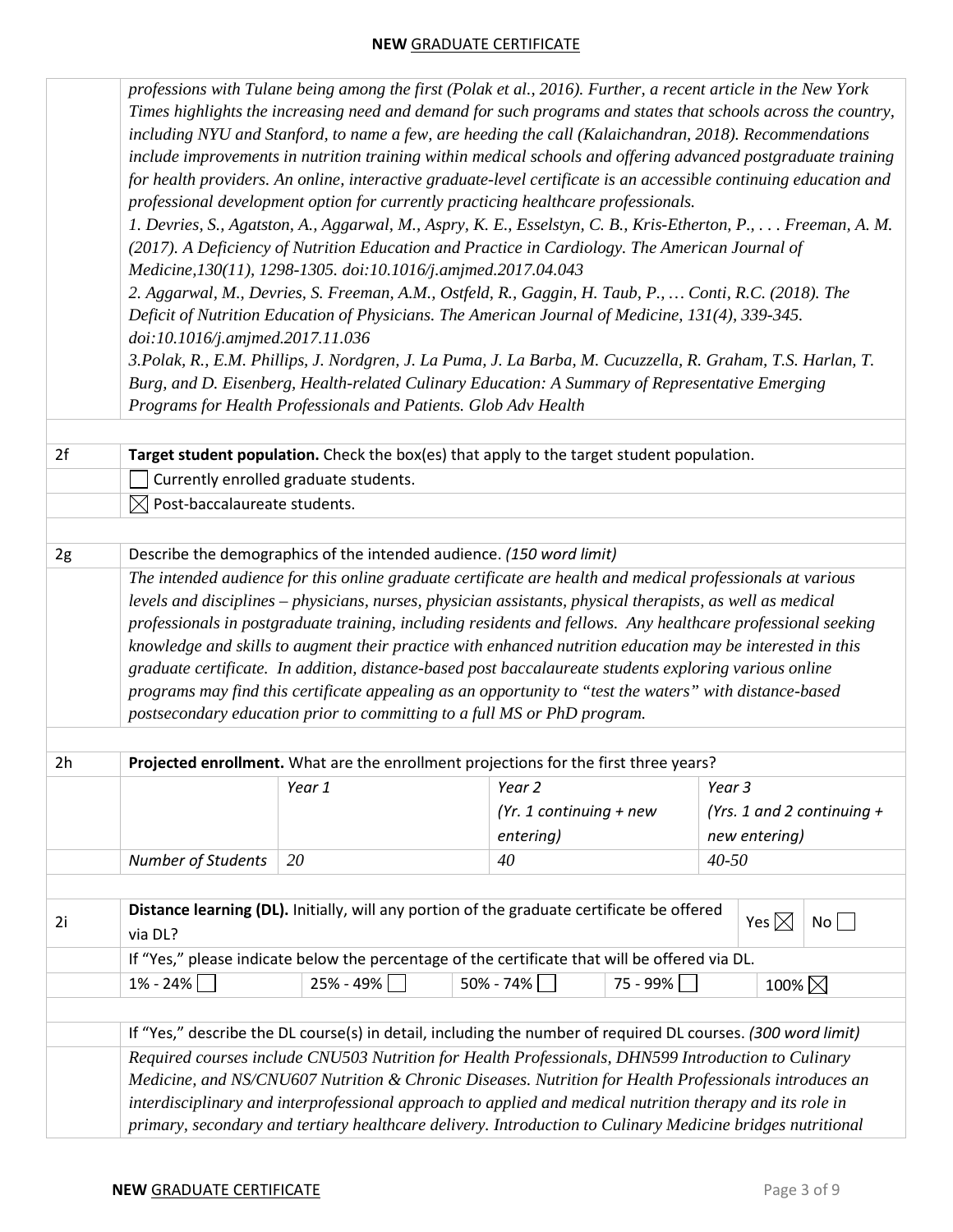*recommendations with practical culinary strategies for the consumer. Nutrition & Chronic Diseases describes pathophysiology of selected chronic diseases influenced by nutrition as well as the mechanistic basis for nutritional approaches to intervention.* 

*Elective courses provide flexibility for students to tailor their graduate certificate with personal and professional interests. CNU501 Nutraceuticals & Functional Foods in Health and Disease covers the classification, history and impact of nutraceuticals and functional foods on health and disease prevention. An objective is to inform students of diverse nutraceutical products used by the public, describe their mechanism of action, efficacy and safety profile. CNU502 Obesity: Cell to Community covers aspects of the obesity epidemic in the Commonwealth and beyond – from the adipose cell to the applied clinical approach, to prevention of obesity in the individual as well as public health and community programs. DHN603 Advanced Community Program Development focuses on the theory, practice and evaluation of community programs to improve quality of life. Learning outcomes include applying principles of social marketing to promote individual and community change. DHN597 Obesity and Food Insecurity will provide the health professional with a scope of the disease and how to treat and manage those experiencing the obesity paradox of food insecurity and high BMI. NS/PHA550 Drug & Nutrient Interactions explores challenges at the intersection of nutritional sciences and pharmacology such as food and drug interactions and the effects of genetics and the microbiome on drug efficacy and nutritional status.*

#### **3. ADMINISTRATION AND RESOURCES**

3a

3b

**Administration.** Describe how the proposed graduate certificate will be administered, including admissions, student advising, retention, etc. *(150 word limit)*

*The proposed certificate's admissions committee is comprised of faculty of record from Colleges of Agriculture, Food and Environment, Health Sciences and Medicine. The admissions committee will convene at least twice yearly to review pending applications of the certificate. Student advising will be overseen by the Certificate Director, Sara Police. Students will be advised to complete core courses CNU503 and NS/CNU607 prior to DHN599, since related culinary concepts will be pertinent and applicable with knowledge of nutritional recommendations for each condition. To promote retention in the program, the faculty facilitating courses will be available for virtual student appointments prior to online course launch, mid-term and at the end of each semester, and/or as needed. For addressable student concerns (e.g. lack of class participation), a plan for student performance improvement will be collaboratively developed and put into action.* 

**Faculty of Record and Certificate Director.** *(related to 2c)* **T**he faculty of record consists of the graduate certificate director and other faculty who will be responsible for planning and participating in the certificate program. The director must be a member of the Graduate Faculty of the University and is appointed by the dean of the Graduate School. The faculty of record must be comprised of three or more faculty. At least three members of the graduate certificate's faculty of record must be members of the Graduate Faculty.

The graduate certificate is affiliated with a degree program.

| Yes |                |
|-----|----------------|
|     | No $\boxtimes$ |

If "Yes," list the name of the affiliated degree program below. If "No," describe below the process for identifying the faculty of record and the certificate director, including selection criteria, term of service, and method for adding and removing members. *(150 word limit)*

The proposed certificate's faculty of record will be comprised of at least one representative from each College. For the College of Medicine, the faculty representative will be the Associate Director of Graduate Studies for the Department of Pharmacology and Nutritional Sciences. For the College of Agriculture, Food and Environment, the Director of Graduate Studies for Dietetics and Human Nutrition in the Department of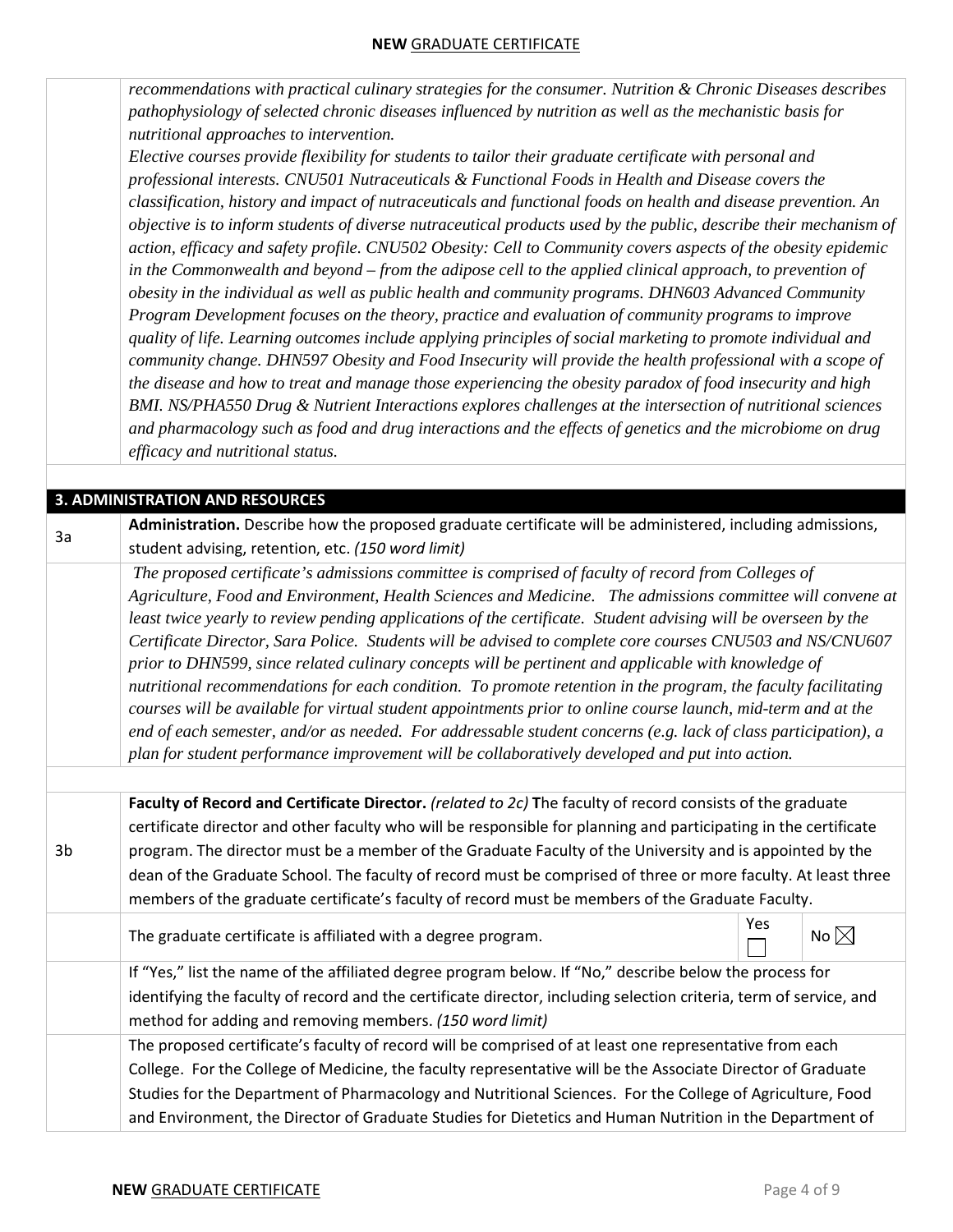|           | Dietetics and Human Nutrition. For the College of Health Sciences, the Director of the Division of Clinical                                                                                                                                                                                                                                                                                                                                                         |  |  |  |  |  |
|-----------|---------------------------------------------------------------------------------------------------------------------------------------------------------------------------------------------------------------------------------------------------------------------------------------------------------------------------------------------------------------------------------------------------------------------------------------------------------------------|--|--|--|--|--|
|           | Nutrition.                                                                                                                                                                                                                                                                                                                                                                                                                                                          |  |  |  |  |  |
|           | Certificate faculty of record must be a faculty member within one of the participating units and willing to                                                                                                                                                                                                                                                                                                                                                         |  |  |  |  |  |
|           | serve a 2-year term. Each college and participating unit will determine whether reappointment or selection of                                                                                                                                                                                                                                                                                                                                                       |  |  |  |  |  |
|           | a replacement for faculty representative is appropriate at the end of a 2-year term.                                                                                                                                                                                                                                                                                                                                                                                |  |  |  |  |  |
|           |                                                                                                                                                                                                                                                                                                                                                                                                                                                                     |  |  |  |  |  |
| 3c        | Course utilization. Will this graduate certificate include courses from another unit(s)?<br>Yes $\boxtimes$<br>No <sub>1</sub>                                                                                                                                                                                                                                                                                                                                      |  |  |  |  |  |
|           | If "Yes," two pieces of supporting documentation are required.                                                                                                                                                                                                                                                                                                                                                                                                      |  |  |  |  |  |
|           | $\boxtimes$ Check to confirm that appended to the end of this form is a letter of support from the other units'<br>chair/director <sup>3</sup> from which individual courses will be used. The letter must include demonstration of true<br>collaboration between multiple units <sup>4</sup> and impact on the course's use on the home educational unit.                                                                                                          |  |  |  |  |  |
|           | $\boxtimes$ Check to confirm that appended to the end of this form is verification that the chair/director of the other<br>unit has consent from the faculty members of the unit. This typically takes the form of meeting minutes.                                                                                                                                                                                                                                 |  |  |  |  |  |
|           |                                                                                                                                                                                                                                                                                                                                                                                                                                                                     |  |  |  |  |  |
| 3d        | Financial Resources. What are the (non-course) resource implications for the proposed graduate certificate,<br>including any projected budget needs? (300 word limit)                                                                                                                                                                                                                                                                                               |  |  |  |  |  |
|           | The UK Online incentive (\$50,000) will offset costs for faculty time as overload initially, to assist with<br>development and facilitation of new online courses. All colleges have financial resources to launch the online<br>graduate certificate. Additional student enrollment and increased tuition dollars coming back to the<br>administering colleges will supplement staff and salary expenses, allowing the certificate program to grow<br>accordingly. |  |  |  |  |  |
|           |                                                                                                                                                                                                                                                                                                                                                                                                                                                                     |  |  |  |  |  |
| 3e        | Other Resources. Will the proposed certificate utilize resources (e.g. departmentally<br>No $\boxtimes$<br>Yes <sub>1</sub><br>controlled equipment or lab space) from additional units/programs?                                                                                                                                                                                                                                                                   |  |  |  |  |  |
|           | If "Yes," identify the other resources that will be shared. (150 word limit)                                                                                                                                                                                                                                                                                                                                                                                        |  |  |  |  |  |
|           |                                                                                                                                                                                                                                                                                                                                                                                                                                                                     |  |  |  |  |  |
|           |                                                                                                                                                                                                                                                                                                                                                                                                                                                                     |  |  |  |  |  |
|           | If "Yes," two pieces of supporting documentation are required.                                                                                                                                                                                                                                                                                                                                                                                                      |  |  |  |  |  |
|           | Check to confirm that appended to the end of this form is a letter of support from the appropriate                                                                                                                                                                                                                                                                                                                                                                  |  |  |  |  |  |
|           | chair/director <sup>4</sup> of the unit whose "other resources" will be used.                                                                                                                                                                                                                                                                                                                                                                                       |  |  |  |  |  |
|           | Check to confirm that appended to the end of this form is verification that the chair/director of the other                                                                                                                                                                                                                                                                                                                                                         |  |  |  |  |  |
|           | unit has consent from the faculty members of the unit. This typically takes the form of meeting minutes.                                                                                                                                                                                                                                                                                                                                                            |  |  |  |  |  |
| 4. IMPACT |                                                                                                                                                                                                                                                                                                                                                                                                                                                                     |  |  |  |  |  |
| 4a        | No $\boxtimes$<br>Other related programs. Are there any related UK programs and certificates?<br>Yes                                                                                                                                                                                                                                                                                                                                                                |  |  |  |  |  |
|           | If "Yes," describe how the new certificate will complement these existing UK offerings. (250 word limit)                                                                                                                                                                                                                                                                                                                                                            |  |  |  |  |  |
|           |                                                                                                                                                                                                                                                                                                                                                                                                                                                                     |  |  |  |  |  |
|           | If "Yes," two pieces of supporting documentation are required.                                                                                                                                                                                                                                                                                                                                                                                                      |  |  |  |  |  |
|           |                                                                                                                                                                                                                                                                                                                                                                                                                                                                     |  |  |  |  |  |

<sup>&</sup>lt;sup>3</sup> A dean may submit a letter only when there is no educational unit below the college level, i.e. there is no department/school.

<sup>&</sup>lt;sup>4</sup> Show evidence of detailed collaborative consultation with such units early in the process.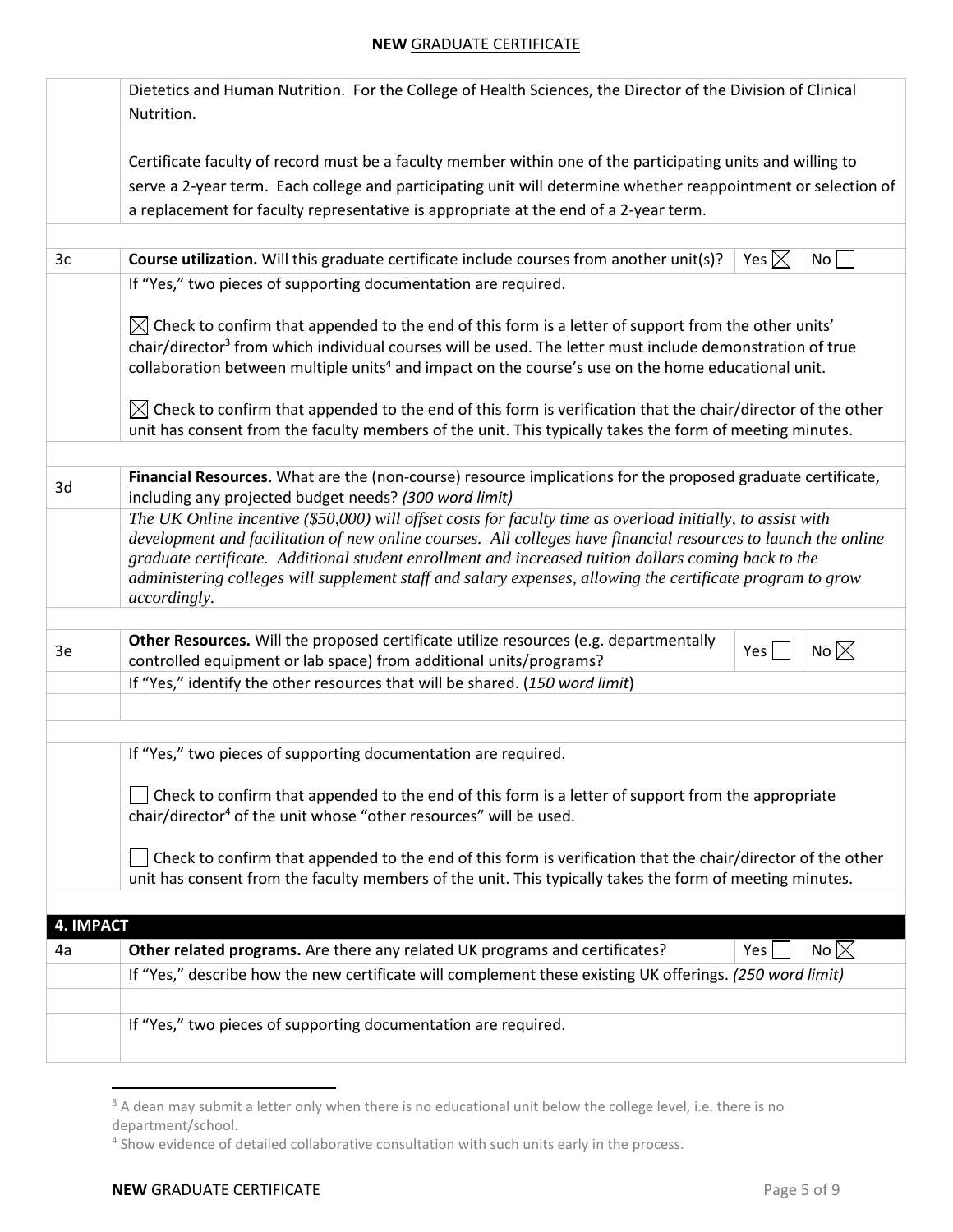$\Box$  Check to confirm that appended to the end of this form is a letter of support from each potentiallyaffected academic unit administrators. Check to confirm that appended to the end of this form is verification that the chair/director has input from the faculty members of the unit. This typically takes the form of meeting minutes.

# **5. ADMISSIONS CRITERIA AND CURRICULUM STRUCTURE**

5a **Admissions criteria.** List the admissions criteria for the proposed graduate certificate. *(150 word limit) Students seeking admission to the proposed graduate certificate must have obtained a baccalaureate degree, prior to the start of the term for which s/he is admitted from a fully accredited U.S. institution of higher learning or from a recognized foreign institution. Additional admission requirements include:* 

*• An overall grade point average of 3.00 on undergraduate courses* 

*• An overall grade point average of 3.00 on all graduate work (as applicable)* 

*• International applicants – The University of Kentucky requires a minimum TOEFL score of 550* 

*(paper-based), 213 (computer-based) or 79 (Internet-based). For IELTS, a minimum mean band score of 6.5 is required.* 

*• Completion of two or more of the following: a basic nutrition, biochemistry, biology or physiology course, or consent of Certificate Director.* 

- *• Provide a current resume/CV*
- *• Provide a letter of interest describing reasons they wish to pursue a certificate in Applied Nutrition and Culinary Medicine.*

| 5b                 | Core courses. List the required core courses below.                 |                      |                            |  |  |  |
|--------------------|---------------------------------------------------------------------|----------------------|----------------------------|--|--|--|
| Prefix &<br>Number | Course Title                                                        | Credit<br><b>Hrs</b> | Course Status <sup>5</sup> |  |  |  |
| <i>CNU503</i>      | <b>Nutrition for Health Professionals</b>                           | 2                    | No Change                  |  |  |  |
| <i>NS/CNU607</i>   | <b>Nutrition and Chronic Diseases</b>                               | 3                    | Change                     |  |  |  |
| <i>DHN599</i>      | Introduction to Culinary Medicine                                   | $\mathfrak{Z}$       | <b>New</b>                 |  |  |  |
|                    |                                                                     |                      | Select one                 |  |  |  |
|                    |                                                                     |                      | Select one                 |  |  |  |
|                    | Total Credit Hours of Core Courses:                                 |                      |                            |  |  |  |
|                    |                                                                     |                      |                            |  |  |  |
| 5c                 | <b>Elective courses.</b> List the electives below.                  |                      |                            |  |  |  |
| Prefix &           | Course Title                                                        | Credit               | Course Status <sup>6</sup> |  |  |  |
| Number             |                                                                     | <b>Hrs</b>           |                            |  |  |  |
| <b>CNU501</b>      | Nutraceuticals and Functional Foods in Health and<br><i>Disease</i> | $\overline{2}$       | No Change                  |  |  |  |
| <i>CNU502</i>      | <i>Obesity: Cell to Community</i>                                   | 2                    | No Change                  |  |  |  |

 $5$  Use the drop-down list to indicate if the course is a new course ("new"), an existing course that will change ("change"), or if the course is an existing course that will not change ("no change").

#### **NEW GRADUATE CERTIFICATE** *Page 6 of 9*

 $6$  Use the drop-down list to indicate if the course is a new course ("new"), an existing course that will change

<sup>(&</sup>quot;change"), or if the course is an existing course that will not change ("no change").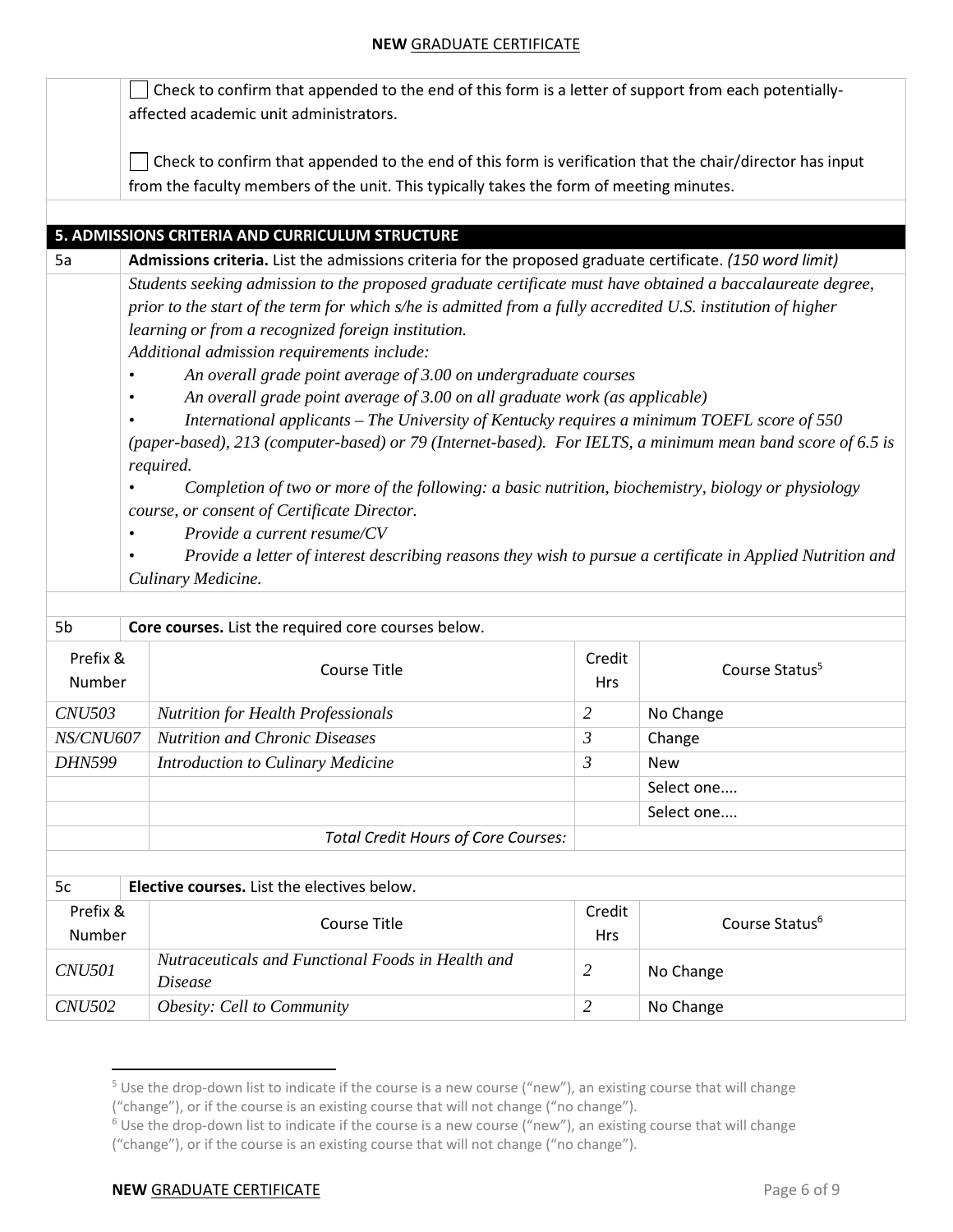| <b>DHN597</b> |                                                                                                                                                                                                                                                                                                                                                                                                                                                                                                                                                                                           | Obesity and Food Insecurity Paradigm: From Cell to<br>Society                                                                                                                                                                                                                                                                                                                                                                                                                                                                                                                | $\mathfrak{Z}$ | Change     |            |                |
|---------------|-------------------------------------------------------------------------------------------------------------------------------------------------------------------------------------------------------------------------------------------------------------------------------------------------------------------------------------------------------------------------------------------------------------------------------------------------------------------------------------------------------------------------------------------------------------------------------------------|------------------------------------------------------------------------------------------------------------------------------------------------------------------------------------------------------------------------------------------------------------------------------------------------------------------------------------------------------------------------------------------------------------------------------------------------------------------------------------------------------------------------------------------------------------------------------|----------------|------------|------------|----------------|
| <b>DHN603</b> |                                                                                                                                                                                                                                                                                                                                                                                                                                                                                                                                                                                           | <b>Advanced Community Program Development</b>                                                                                                                                                                                                                                                                                                                                                                                                                                                                                                                                | $\mathfrak{Z}$ | Change     |            |                |
| NS/PHA550     |                                                                                                                                                                                                                                                                                                                                                                                                                                                                                                                                                                                           | Drug and Nutrient Interactions                                                                                                                                                                                                                                                                                                                                                                                                                                                                                                                                               | $\overline{2}$ | <b>New</b> |            |                |
|               |                                                                                                                                                                                                                                                                                                                                                                                                                                                                                                                                                                                           |                                                                                                                                                                                                                                                                                                                                                                                                                                                                                                                                                                              |                | Select one |            |                |
|               |                                                                                                                                                                                                                                                                                                                                                                                                                                                                                                                                                                                           |                                                                                                                                                                                                                                                                                                                                                                                                                                                                                                                                                                              |                |            |            |                |
| 5d            |                                                                                                                                                                                                                                                                                                                                                                                                                                                                                                                                                                                           | Are there any other requirements for the graduate certificate? If "Yes," note below.<br>(150 word limit)                                                                                                                                                                                                                                                                                                                                                                                                                                                                     |                |            | Yes $\Box$ | No $\boxtimes$ |
|               |                                                                                                                                                                                                                                                                                                                                                                                                                                                                                                                                                                                           |                                                                                                                                                                                                                                                                                                                                                                                                                                                                                                                                                                              |                |            |            |                |
| 5e            |                                                                                                                                                                                                                                                                                                                                                                                                                                                                                                                                                                                           | Is there any other narrative about the graduate certificate that should be included in<br>the Bulletin? If "Yes," please note below. (300 word limit)                                                                                                                                                                                                                                                                                                                                                                                                                        |                |            | Yes        | No $\boxtimes$ |
|               |                                                                                                                                                                                                                                                                                                                                                                                                                                                                                                                                                                                           |                                                                                                                                                                                                                                                                                                                                                                                                                                                                                                                                                                              |                |            |            |                |
|               | <b>6. ASSESSMENT</b>                                                                                                                                                                                                                                                                                                                                                                                                                                                                                                                                                                      |                                                                                                                                                                                                                                                                                                                                                                                                                                                                                                                                                                              |                |            |            |                |
| 6a            |                                                                                                                                                                                                                                                                                                                                                                                                                                                                                                                                                                                           | Student learning outcomes. Please provide the student learning outcomes for the graduate certificate. List the<br>knowledge, competencies, and skills (learning outcomes) students will be able to do upon completion. (Use<br>action verbs, not simply "understand.") (250 word limit)                                                                                                                                                                                                                                                                                      |                |            |            |                |
|               |                                                                                                                                                                                                                                                                                                                                                                                                                                                                                                                                                                                           | 1. Discuss the basic principles of select nutritional strategies for the healthy and diseased patient, and the role<br>of an inter-professional team for optimal treatment.<br>2. Describe the physiological mechanism(s) underlying chronic disease development and nutritional<br>recommendations.<br>3. Describe the importance of cooking, food and nutrition to health and well-being, and for selected health<br>conditions applying evidence-based nutrition recommendations.                                                                                         |                |            |            |                |
|               |                                                                                                                                                                                                                                                                                                                                                                                                                                                                                                                                                                                           |                                                                                                                                                                                                                                                                                                                                                                                                                                                                                                                                                                              |                |            |            |                |
| 6b            | limit)                                                                                                                                                                                                                                                                                                                                                                                                                                                                                                                                                                                    | Student learning outcome (SLO) assessment. How and when will student learning outcomes be assessed?<br>Please map proposed measures to the SLOs they are intended to assess. Do not use grades or indirect<br>measures (e.g. focus groups, surveys) as the sole method. Measures likely include artifacts such as course-<br>embedded assessment (e.g., portfolios, research papers or oral presentations); and course-embedded test<br>items (embedded test questions, licensure/certification testing, nationally or state-normed exams). (300 word                        |                |            |            |                |
|               |                                                                                                                                                                                                                                                                                                                                                                                                                                                                                                                                                                                           | Students' progress and attainment of the student learning outcomes (SLOs) will be assessed using milestone<br>course assignments within each core course. Milestone course assignments will be assessed using a rubric for<br>faculty to specify emerging, adequate, or mastery level of competency. The milestone course assignments tied<br>to an SLO for each course include:<br>$CNU503$ : case study – direct measure of SLO#1<br>$NS/CNU607$ : case study/strategy final exam – direct measure of SLO #2<br>DHN599: Test kitchen assignment – direct measure of SLO #3 |                |            |            |                |
|               | Students' progress and achievement of the SLOs will also be assessed using indirect measures.<br>- Questions within a Alumni satisfaction survey will capture student's perception of usefulness and applicability<br>of course content, this information will serve an indirect measure of student learning outcomes 1, 2 and 3.<br>- "Post-certificate" knowledge-based questions within the Alumni satisfaction survey will be compared to the<br>same "pre-certificate" knowledge-based questions in order to assess student progress toward mastery of student<br>learning outcomes. |                                                                                                                                                                                                                                                                                                                                                                                                                                                                                                                                                                              |                |            |            |                |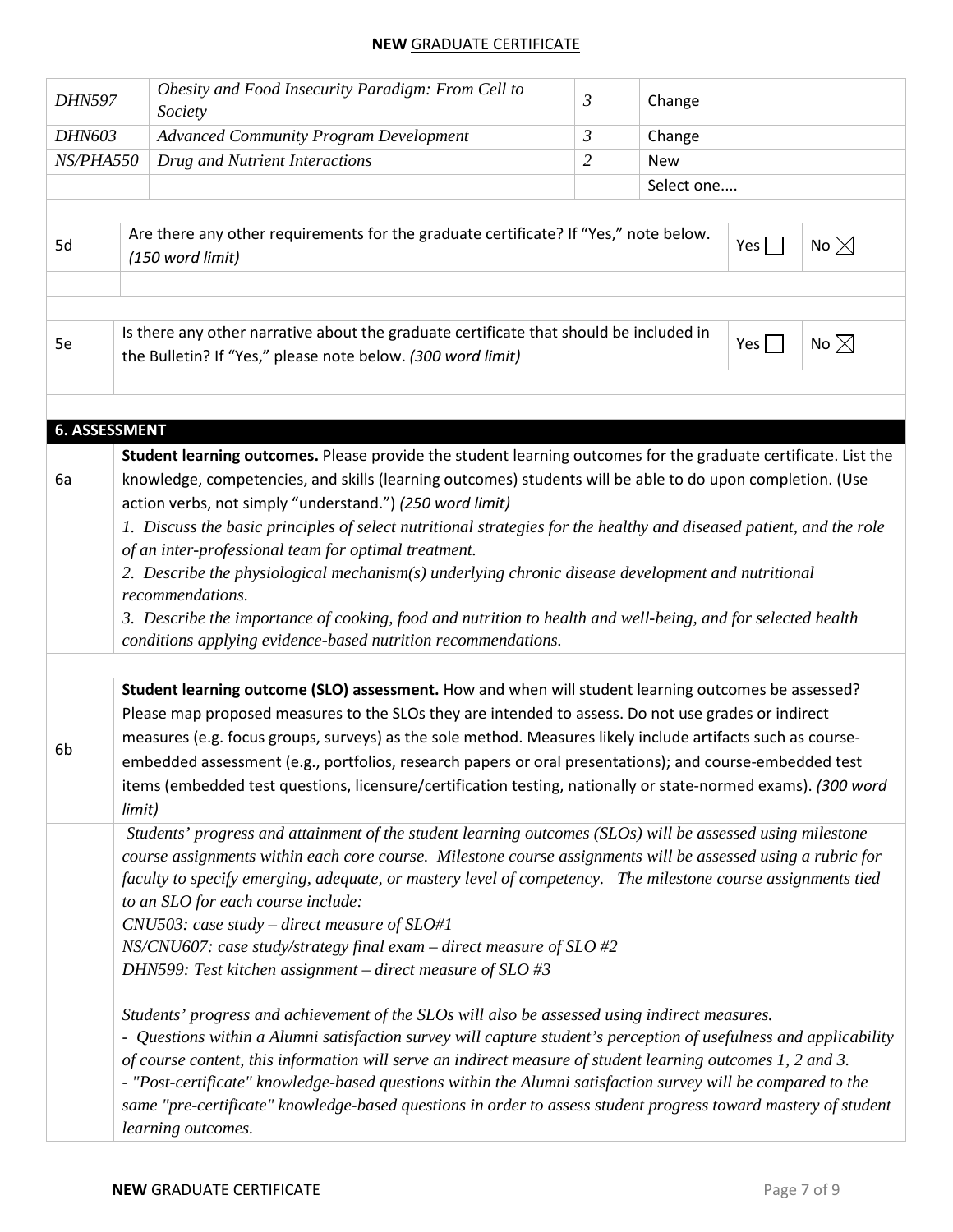|    | Direct and indirect measures of program assessment will be compiled, analyzed and reported annually to the                                                                                                                                                                       |             |                                                                                                                                                                                                                                                                                                                                                                                                                                                                                                                                                                                                                                                                                   |  |  |  |
|----|----------------------------------------------------------------------------------------------------------------------------------------------------------------------------------------------------------------------------------------------------------------------------------|-------------|-----------------------------------------------------------------------------------------------------------------------------------------------------------------------------------------------------------------------------------------------------------------------------------------------------------------------------------------------------------------------------------------------------------------------------------------------------------------------------------------------------------------------------------------------------------------------------------------------------------------------------------------------------------------------------------|--|--|--|
|    | appropriate accrediting units on campus, as part of the annual program assessment report.                                                                                                                                                                                        |             |                                                                                                                                                                                                                                                                                                                                                                                                                                                                                                                                                                                                                                                                                   |  |  |  |
|    |                                                                                                                                                                                                                                                                                  |             |                                                                                                                                                                                                                                                                                                                                                                                                                                                                                                                                                                                                                                                                                   |  |  |  |
|    |                                                                                                                                                                                                                                                                                  |             | Certificate outcome assessment <sup>7</sup> . Describe evaluation procedures for the proposed graduate certificate.                                                                                                                                                                                                                                                                                                                                                                                                                                                                                                                                                               |  |  |  |
|    |                                                                                                                                                                                                                                                                                  |             | Include how the faculty of record will determine whether the program is a success or a failure. List the                                                                                                                                                                                                                                                                                                                                                                                                                                                                                                                                                                          |  |  |  |
| 6c | benchmarks, the assessment tools, and the plan of action if the program does not meet its objectives. (250                                                                                                                                                                       |             |                                                                                                                                                                                                                                                                                                                                                                                                                                                                                                                                                                                                                                                                                   |  |  |  |
|    | word limit)                                                                                                                                                                                                                                                                      |             |                                                                                                                                                                                                                                                                                                                                                                                                                                                                                                                                                                                                                                                                                   |  |  |  |
|    | well as the number of certificate completers recorded over time.<br>used to asses:<br>- graduates' use/application of the certificate course content,<br>- graduates' use of an interdisciplinary team, and<br>- graduates' perception of the certificate's worth to their role. |             | To determine whether the proposed certificate is a success, faculty of record will capture both quantitative and<br>qualitative data. The number of interested student contacts will be compared against the number of enrolled<br>students each academic year. The number of certificate students who took each class will also be tracked, as<br>"Alumni satisfaction surveys" will be sent 1-year following completion of the graduate certificate, and will be<br>In the case that the certificate did not meet its objectives, the faculty of record will meet to evaluate<br>opportunities for improvement, and to check whether course content is up-to-date and engaging. |  |  |  |
|    |                                                                                                                                                                                                                                                                                  |             |                                                                                                                                                                                                                                                                                                                                                                                                                                                                                                                                                                                                                                                                                   |  |  |  |
|    | 7. OTHER INFORMATION                                                                                                                                                                                                                                                             |             |                                                                                                                                                                                                                                                                                                                                                                                                                                                                                                                                                                                                                                                                                   |  |  |  |
| 7a |                                                                                                                                                                                                                                                                                  |             | Is there any other information about the graduate certificate to add? (150 word limit)                                                                                                                                                                                                                                                                                                                                                                                                                                                                                                                                                                                            |  |  |  |
|    |                                                                                                                                                                                                                                                                                  |             |                                                                                                                                                                                                                                                                                                                                                                                                                                                                                                                                                                                                                                                                                   |  |  |  |
|    |                                                                                                                                                                                                                                                                                  |             |                                                                                                                                                                                                                                                                                                                                                                                                                                                                                                                                                                                                                                                                                   |  |  |  |
|    |                                                                                                                                                                                                                                                                                  |             |                                                                                                                                                                                                                                                                                                                                                                                                                                                                                                                                                                                                                                                                                   |  |  |  |
|    | 8. APPROVALS/REVIEWS                                                                                                                                                                                                                                                             |             |                                                                                                                                                                                                                                                                                                                                                                                                                                                                                                                                                                                                                                                                                   |  |  |  |
|    |                                                                                                                                                                                                                                                                                  |             | Information below does not supersede the requirement for individual letters of support from educational unit                                                                                                                                                                                                                                                                                                                                                                                                                                                                                                                                                                      |  |  |  |
|    |                                                                                                                                                                                                                                                                                  |             | administrators and verification of faculty support (typically takes the form of meeting minutes).                                                                                                                                                                                                                                                                                                                                                                                                                                                                                                                                                                                 |  |  |  |
|    | <b>Reviewing Group</b>                                                                                                                                                                                                                                                           | <b>Date</b> |                                                                                                                                                                                                                                                                                                                                                                                                                                                                                                                                                                                                                                                                                   |  |  |  |
|    | <b>Name</b>                                                                                                                                                                                                                                                                      | Approved    | <b>Contact Person Name/Phone/Email</b>                                                                                                                                                                                                                                                                                                                                                                                                                                                                                                                                                                                                                                            |  |  |  |
|    |                                                                                                                                                                                                                                                                                  |             | (Within College) In addition to the information below, attach documentation of department and college                                                                                                                                                                                                                                                                                                                                                                                                                                                                                                                                                                             |  |  |  |
|    |                                                                                                                                                                                                                                                                                  |             |                                                                                                                                                                                                                                                                                                                                                                                                                                                                                                                                                                                                                                                                                   |  |  |  |
| 8a |                                                                                                                                                                                                                                                                                  |             | approval. This typically takes the form of meeting minutes but may also be an email from the unit head                                                                                                                                                                                                                                                                                                                                                                                                                                                                                                                                                                            |  |  |  |
|    | reporting department- and college-level votes.                                                                                                                                                                                                                                   |             |                                                                                                                                                                                                                                                                                                                                                                                                                                                                                                                                                                                                                                                                                   |  |  |  |
|    | Nutritional                                                                                                                                                                                                                                                                      |             |                                                                                                                                                                                                                                                                                                                                                                                                                                                                                                                                                                                                                                                                                   |  |  |  |
|    | <b>Sciences</b>                                                                                                                                                                                                                                                                  | 12/13/2018  | Nancy Webb / nrwebb2@uky.edu / 8-1385                                                                                                                                                                                                                                                                                                                                                                                                                                                                                                                                                                                                                                             |  |  |  |
|    | curriculum                                                                                                                                                                                                                                                                       |             |                                                                                                                                                                                                                                                                                                                                                                                                                                                                                                                                                                                                                                                                                   |  |  |  |
|    | committees                                                                                                                                                                                                                                                                       |             |                                                                                                                                                                                                                                                                                                                                                                                                                                                                                                                                                                                                                                                                                   |  |  |  |
|    | Nutritional<br>Sciences task force<br>(COM & CHS                                                                                                                                                                                                                                 | 1/25/2018   | Carl Mattacola / carlmat@uky.edu / 8-0860                                                                                                                                                                                                                                                                                                                                                                                                                                                                                                                                                                                                                                         |  |  |  |
|    | <i>faculty</i> )                                                                                                                                                                                                                                                                 |             |                                                                                                                                                                                                                                                                                                                                                                                                                                                                                                                                                                                                                                                                                   |  |  |  |
|    |                                                                                                                                                                                                                                                                                  |             | Γ<br>Τ                                                                                                                                                                                                                                                                                                                                                                                                                                                                                                                                                                                                                                                                            |  |  |  |
|    |                                                                                                                                                                                                                                                                                  |             | Γ                                                                                                                                                                                                                                                                                                                                                                                                                                                                                                                                                                                                                                                                                 |  |  |  |
| 8b | (Collaborating and/or Affected Units)                                                                                                                                                                                                                                            |             |                                                                                                                                                                                                                                                                                                                                                                                                                                                                                                                                                                                                                                                                                   |  |  |  |

 $7$  This is a plan of how the certificate will be assessed, which is different from assessing student learning outcomes.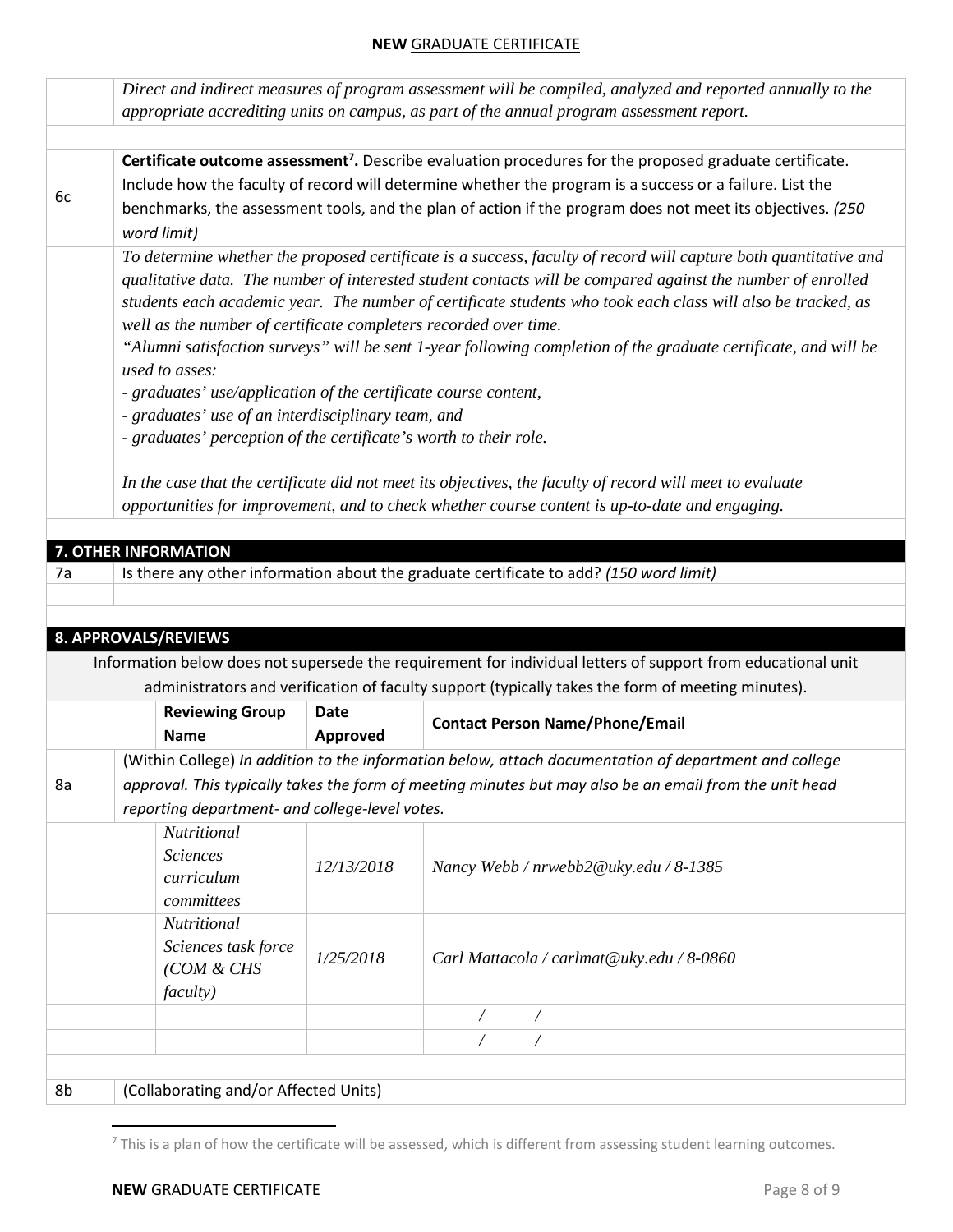|    | Department of<br>Dietetics and<br><b>Human Nutrition</b> | $\sqrt{2}$               |                            |
|----|----------------------------------------------------------|--------------------------|----------------------------|
|    |                                                          | $\sqrt{2}$<br>$\sqrt{2}$ |                            |
|    |                                                          |                          |                            |
|    |                                                          |                          |                            |
|    |                                                          |                          |                            |
|    |                                                          |                          |                            |
|    |                                                          |                          |                            |
|    |                                                          |                          |                            |
|    |                                                          |                          |                            |
| 8c | (Senate Academic Council)                                | <b>Date Approved</b>     | <b>Contact Person Name</b> |
|    | Health Care Colleges Council (if applicable)             |                          |                            |
|    | <b>Graduate Council</b>                                  | 3/7/19                   | Roshan Nikou               |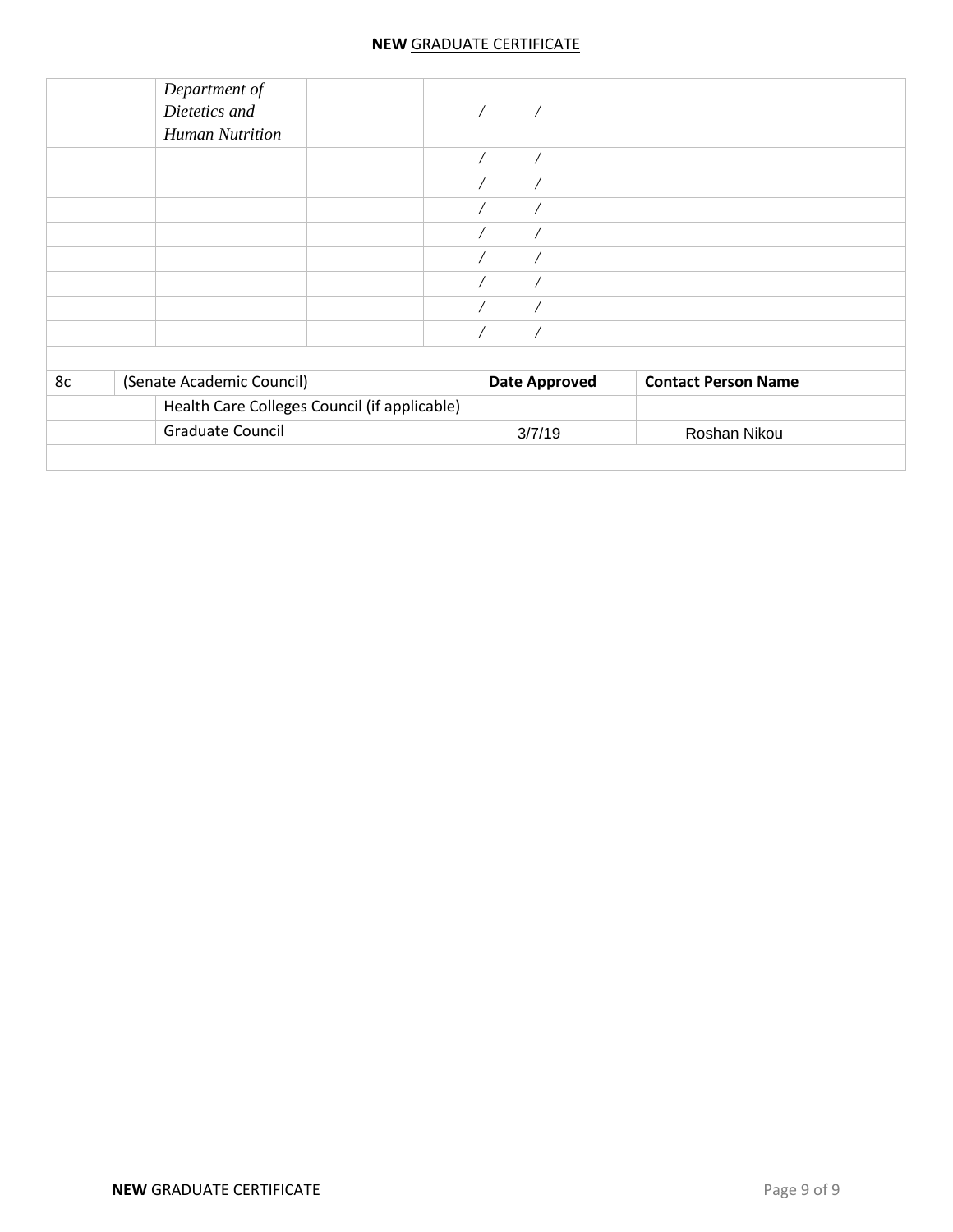

December 19, 2018

Dorcas Beatty UK Medical Center MN 150 Lexington, KY 40536-0298

#### MEMORANDUM:

The Colleges of Agriculture, Food and Environment (CAFE), Health Sciences (CHS) and Medicine (COM) have been and continue forward in the collaborative planning and development for an online graduate certificate that was recently funded through the UK Online initiative: "Applied Nutrition and Culinary Medicine". The home college indicated for this proposed certificate is the College of Medicine; however, all colleges and corresponding units have engaged in course revision or development, will contribute to facilitation of online courses, and stand to benefit from recaptured tuition dollars.

All certificates and programs funded by UK Online will follow University Senate policies for course and program approvals, despite the accelerated timeline within the UK Online request for course and program proposals (to achieve college-level approval by January 15, 2019). Formal department- and college-level approvals are forthcoming from the Department of Dietetics and Human Nutrition (College of Agriculture, Food and Environment), and anticipated by the end of January 2019.

Thank you for your review of our proposed online graduate certificate.

Sincerely,

Janet T. Mullins

RDN Chair, Dietetics & Human Nutrition **CAFE** 

Janet Mullins, PhD, Geza Bruckner, PhD Division Director, Clinical Nutrition CHS

Carl Mattacola, PhD Associate Dean of Academic and Faculty Affairs CHS

Cals matter le Clarle Monter

Nada Porter, PhD Interim Chair, Pharmacology & Nutritional **Sciences** 

Careful

Nancy Webb, PhD Director, Nutritional **Sciences** COM

Sammy J. Stephenson

PhD

CAFE

Director of Undergraduate

Human Nutrition

COM

Ma B. Blice

12/14/18 Alison Gustafson, PhD, MPH, RD Director of Graduate Studies, Dietetics & Human Studies, Dietetics & Nutrition CAFE

 $AG$  – signed

Tammy Stephenson, D. Travis Thomas, PhD, RDN, CSSD, LD, FAND Associate Professor, COM Clinical Nutrition CHS

Sara Police, PhD Associate Director of Graduate Studies, Pharmacology & Nutritional Sciences,

# see blue.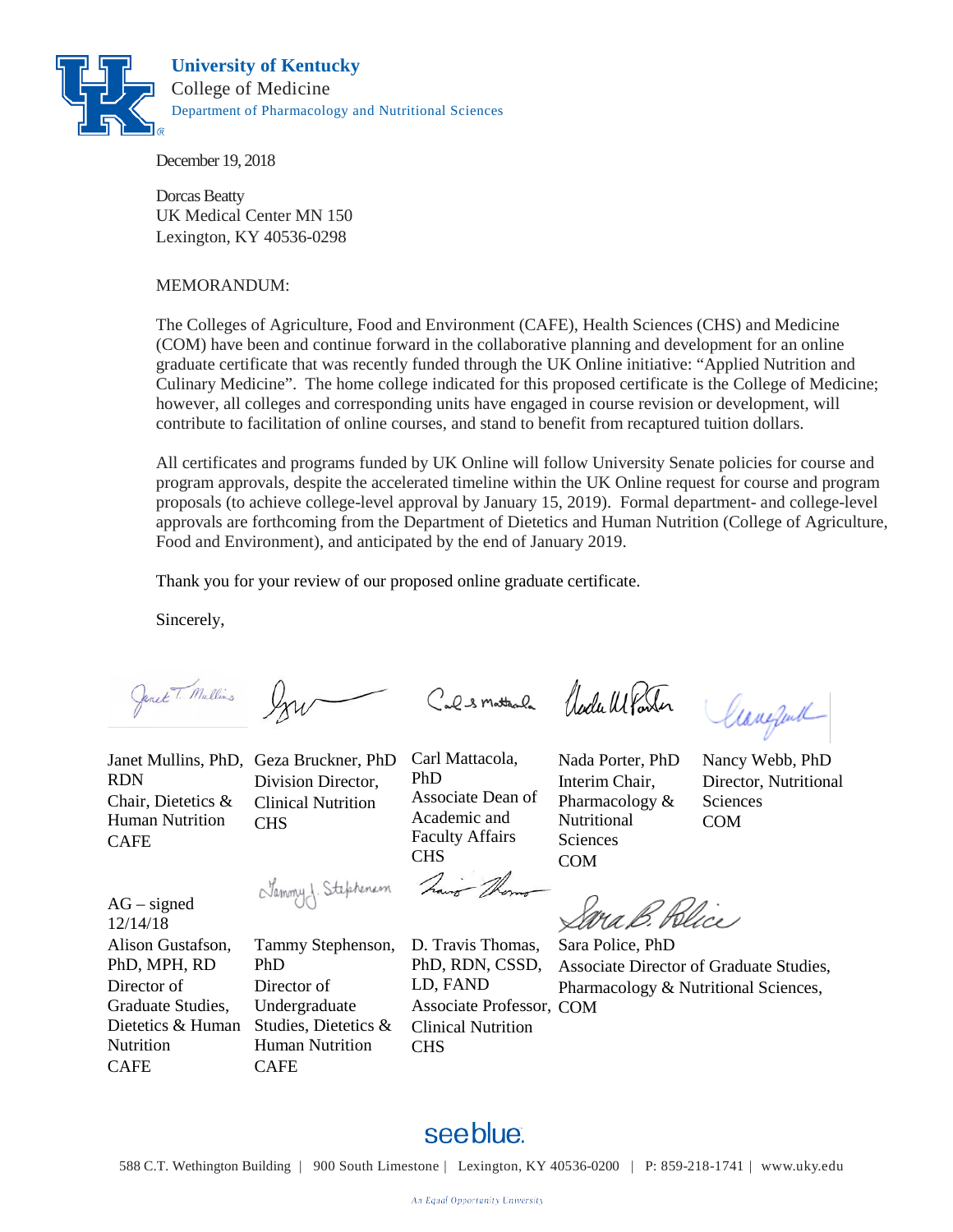#### **Graduate Certificate: Applied Nutrition and Culinary Medicine**

#### **Recommendation: Approve**

I reviewed a new graduate certificate proposal for Applied Nutrition and Culinary Medicine. This is out of the College of Medicine, Department of Pharmacology and Nutritional science, and is an on-line, 12 credit hour program designed for health and medical professionals. Post-baccalaureate students interested in graduate nutrition that meet the prereqs may also be considered for admission.

Core coursework explores the basic principles and underlying mechanisms of nutritional strategies for the healthy and diseased patient, as well as practical culinary approaches to bridge evidence-based nutrition recommendations with food selection, cooking and preparation. Elective courses offer supplemental skills to enhance any health professionals' toolkit, such as applicable and current information on dietary supplements, social marketing for behavior change, and community programming. All courses utilize the latest research and are offered in an interactive, inclusive e-learning environment. Flexibility of an online program permits students to complete the program at their own pace. Certificate holders will be better equipped to support the nutrition education needs of their patients and clients, and to understand the role of Registered Dietitian Nutritionists as part of a healthcare team. This program was awarded Provost's incentive funds, which will be used to offset costs for faculty time.

Completion of the graduate certificate is not a degree requirement for any of the participating programs nor is it required for professional certification or state licensure. Rather, it will complement educational, clinical and outreach experiences for students that are interested in enhanced nutrition education for appropriate application within the scope of their profession and current position, while recognizing the prominent role of the registered dietitian and state licensure laws that govern nutrition practice. There is demonstrated need for and evidence to support the certificate.

Projected enrollment (new and continuing): 20 year one, 40 year two, 40-50 year three.

Admission requirements are clearly spelled out and there will be an admissions committee made of faculty from all participating departments.

Expected student learning outcomes are clearly worded and appropriate, as are the plans for learning assessment and evaluation of the certificate.

Required courses are as follows:

| <i>CNU503</i>    | <b>Nutrition for Health</b>  | No Change |
|------------------|------------------------------|-----------|
|                  | Professionals                |           |
| <i>NS/CNU607</i> | <b>Nutrition and Chronic</b> | Change    |
|                  | <i>Diseases</i>              |           |
| <i>DHN599</i>    | Introduction to Culinary     | New       |
|                  | Medicine                     |           |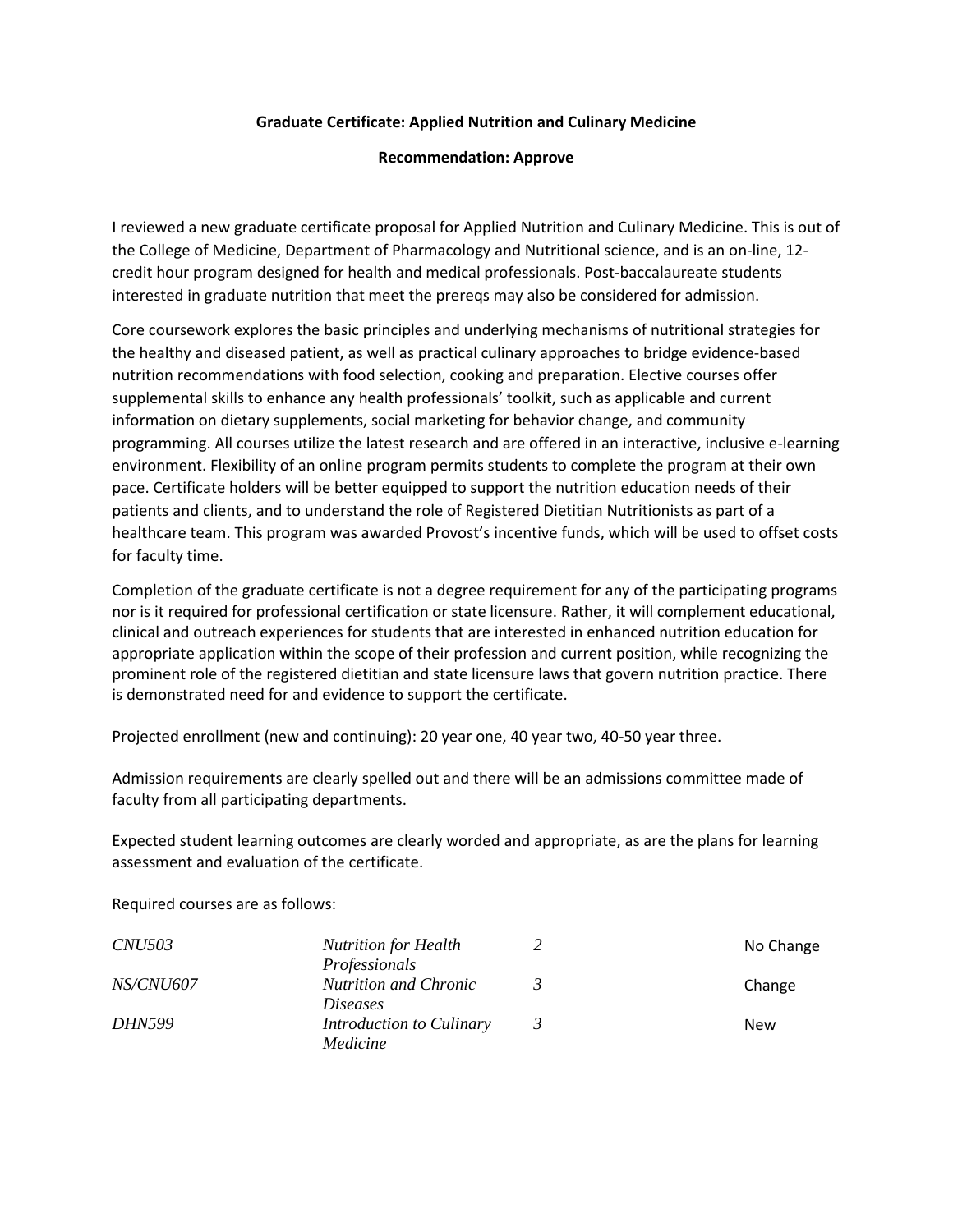Elective courses are:

| <i>CNU501</i>    | Nutraceuticals and<br><b>Functional Foods in Health</b><br>and Disease  |   | No Change  |
|------------------|-------------------------------------------------------------------------|---|------------|
| <i>CNU502</i>    | <i>Obesity: Cell to Community</i> 2                                     |   | No Change  |
| <b>DHN597</b>    | Obesity and Food<br><b>Insecurity Paradigm: From</b><br>Cell to Society | 3 | Change     |
| <i>DHN603</i>    | <b>Advanced Community</b><br>Program Development                        | 3 | Change     |
| <i>NS/PHA550</i> | Drug and Nutrient<br><i>Interactions</i>                                | 2 | <b>New</b> |

Reviewed and submitted by Karen M. Butler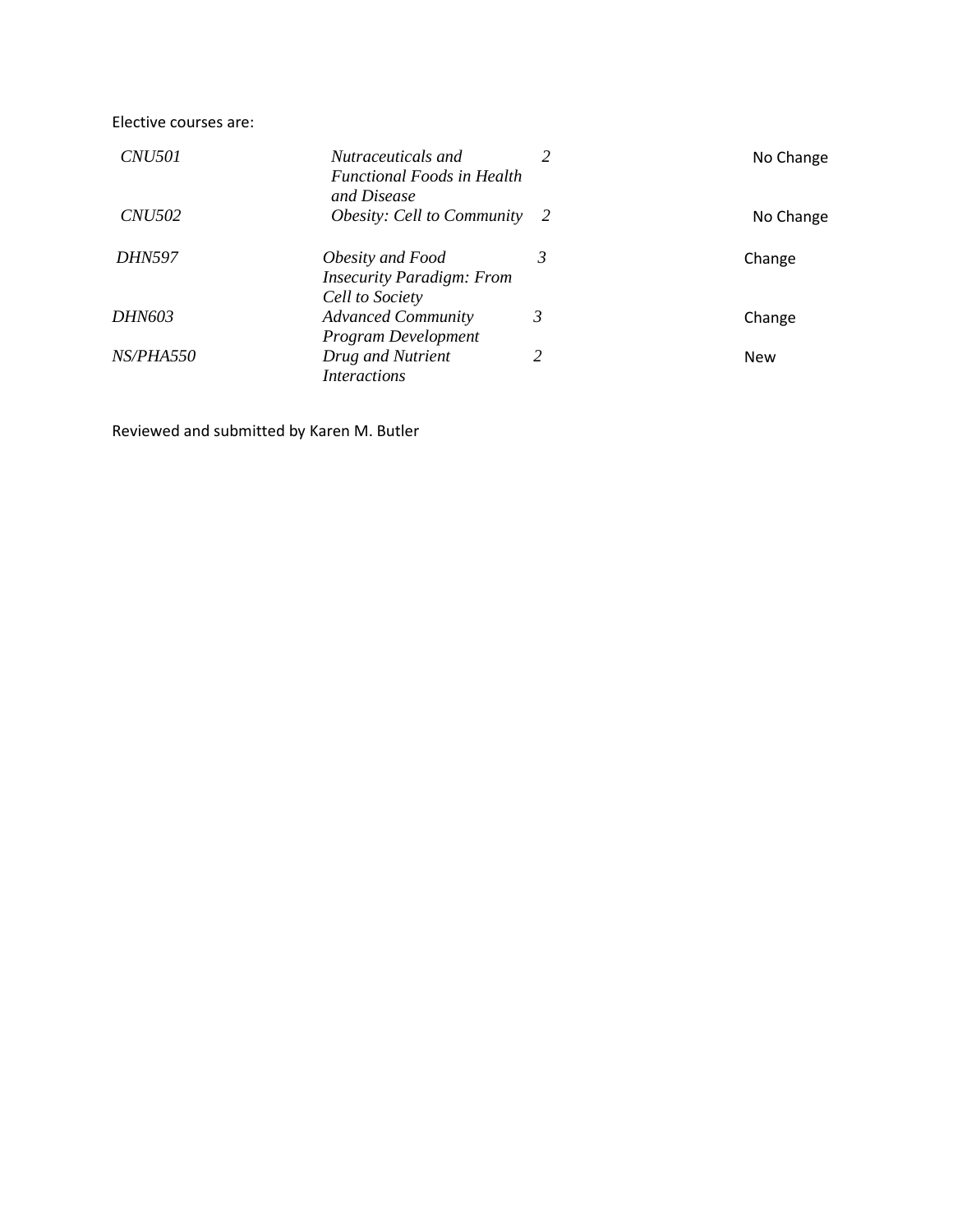# RE: needed: letter/email to affirm approval for use of courses in ANCM - template included

# Bruckner, Geza

Wed 12/12/2018 2:58 PM

- To:Police, Sara <Sara.Police@uky.edu>; Mullins, Janet <janet.mullins@uky.edu>; Porter, Nada <nadap@uky.edu>; Webb, Nancy <nrwebb1@uky.edu>;
- Cc:Gustafson, Alison <alison.gustafson@uky.edu>; Thomas, David <david.t.thomas@uky.edu>; Stephenson, Tammy <tammy.stephenson@uky.edu>;

#### Dear Committees:

I approve the use of CNU 503 Nutrition for Health Professionals - taught by Dr. Maria Boosalis, CNU 501 Nutraceuticals and Functional Foods - taught Dr. Geza Bruckner and CNU 502 Obesity: Cell to Community - taught by Dr. Maria Boosalis, for use in the Graduate Certificate in Applied Nutrition and Culinary Medicine.

Sincerely,

Geza Bruckner, Professor Division Director Clinical Nutrition

*Be Aware of the Moment* Geza Bruckner Thornton Distinguished Professor Director of: Division of Clinical Nutrition Department of Clinical Sciences 900 Limestone, 209B CTW Building Lexington KY 40536 [gbruckn@uky.edu](mailto:gbruckn@uky.edu) 859-218-0859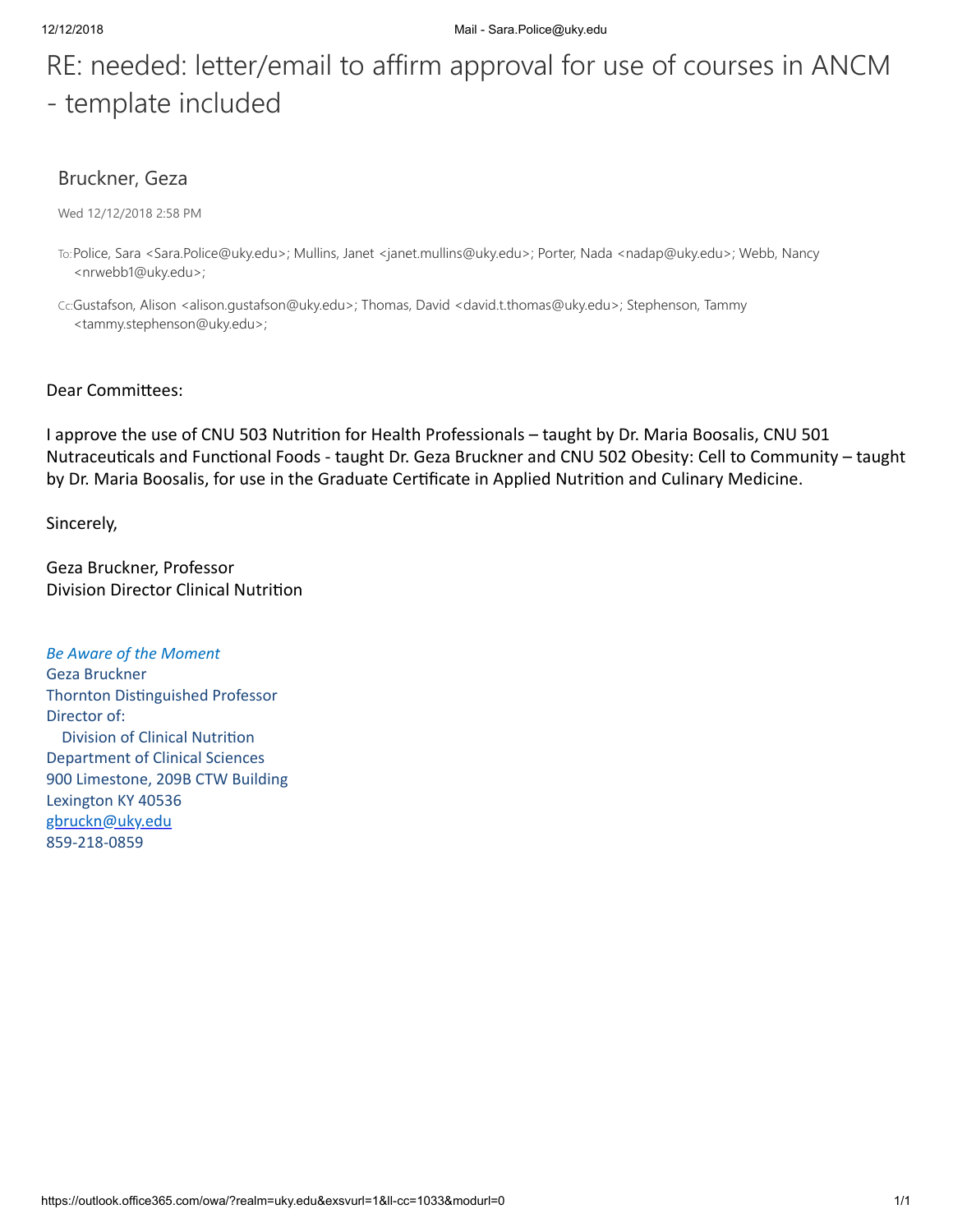# Approval for DHN Courses for Graduate Certificate in ANCM

# Mullins, Janet

Wed 12/12/2018 2:00 PM

To:Police, Sara <Sara.Police@uky.edu>;

Cc:Gustafson, Alison <alison.gustafson@uky.edu>; Stephenson, Tammy <tammy.stephenson@uky.edu>; Houlihan, Jessica <jaberr0@email.uky.edu>; Jackson, Yolanda <yolanda.jackson@uky.edu>;

### Dear Committees:

I approve the use of the following courses for the Graduate Certificate in Applied Nutrition and Culinary Medicine:

- · DHN 597 Obesity and Food Insecurity Paradigm: From Cell to Society Instructor: Tammy Stephenson
- DHN 599 Introduction to Culinary Medicine Instructors: Jessica Houlihan, Tammy Stephenson, Janet Mullins)
- · DHN 603 Advanced Community Program Development Instructors: Yolanda Jackson and Janet Mullins

### Sincerely,



# Janet Tietyen Mullins, PhD, RDN

Professor & Chair University of Kentucky Dietetics & Human Nutrition 203 Funkhouser Building Lexington, KY 40506 859-218-2798 janet.mullins@uky.edu

**From:** Police, Sara

**Sent:** Wednesday, December 12, 2018 1:29 PM

**To:** Mullins, Janet <janet.mullins@uky.edu>; Porter, Nada <nadap@uky.edu>; Webb, Nancy <nrwebb1@uky.edu>; Bruckner, Geza <gbruckn@uky.edu>

**Cc:** Gustafson, Alison <alison.gustafson@uky.edu>; Thomas, David <david.t.thomas@uky.edu>; Stephenson, Tammy <tammy.stephenson@uky.edu>

Subject: needed: letter/email to affirm approval for use of courses in ANCM - template included

#### Hello,

One component of the proposal requirements for our online graduate certificate proposal (according to section 3C), we will need "letters of support" from each unit related to particular courses.

Per Sheila Brothers's recommendation in the message below, please send an email back to me to affirm your approval of courses for use in the Online Applied Nutrition and Culinary Medicine certificate.